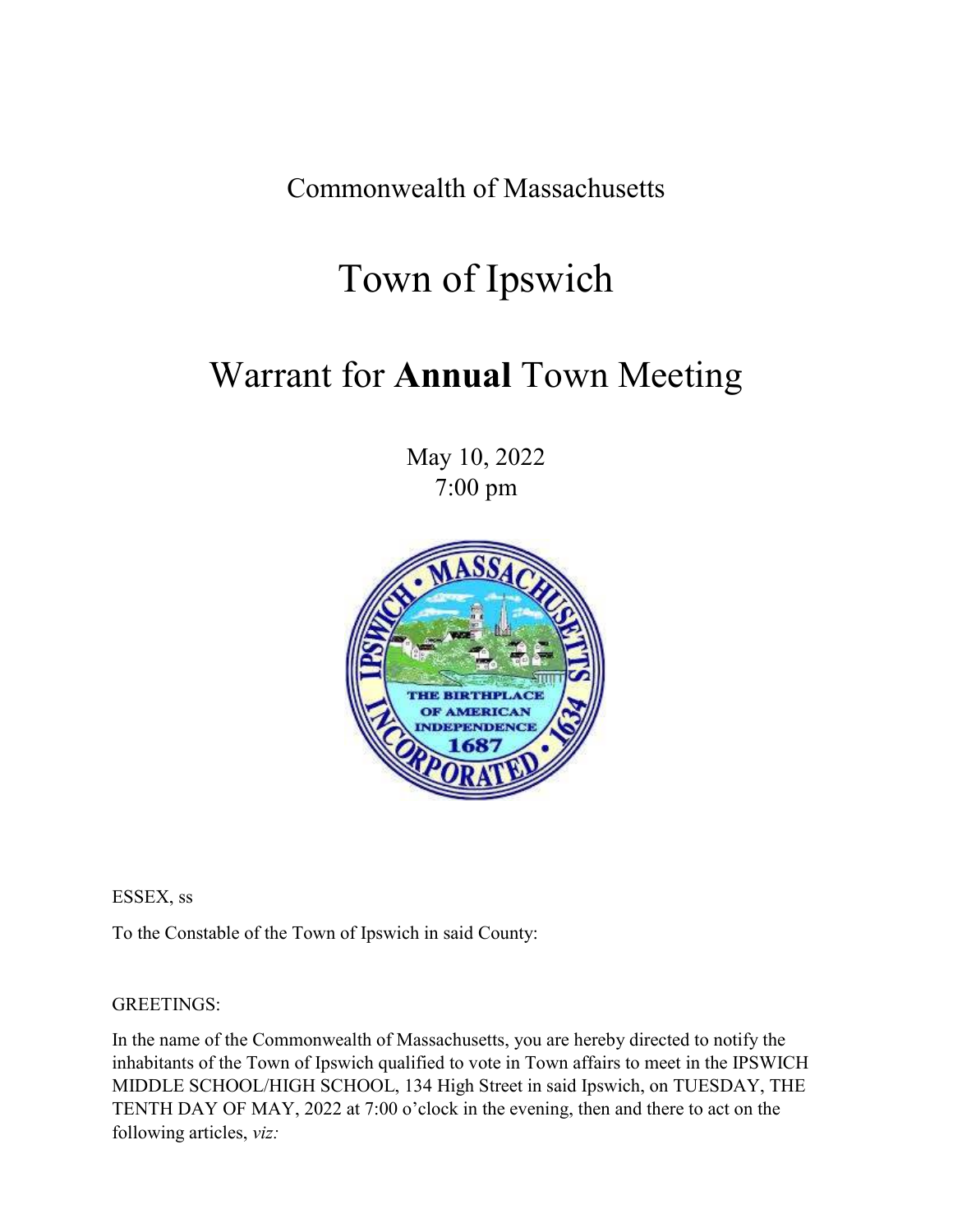| Index of Articles for Annual Town Meeting - May 10, 2022 |                                                                                               |                                   |  |  |
|----------------------------------------------------------|-----------------------------------------------------------------------------------------------|-----------------------------------|--|--|
| Article #                                                | <b>Title</b>                                                                                  | <b>Submitted By</b>               |  |  |
| 1                                                        | <b>Consent Calendar</b>                                                                       | <b>Select Board</b>               |  |  |
| $\overline{2}$                                           | <b>Finance Committee Election</b>                                                             | <b>Select Board</b>               |  |  |
| $\overline{3}$                                           | FY 2023 Municipal Budget                                                                      | <b>Select Board</b>               |  |  |
| $\overline{4}$                                           | FY 2023 School Budget                                                                         | <b>School Committee</b>           |  |  |
| 5                                                        | FY 2023 Whittier Regional High School                                                         | <b>Whittier RVTHS</b>             |  |  |
|                                                          | <b>Budget</b>                                                                                 | Representative                    |  |  |
| 6                                                        | FY 2023 Essex County Technical Institute<br><b>Budget</b>                                     | <b>Select Board</b>               |  |  |
| $\tau$                                                   | <b>Transfer of FY22 Appropriated Budget</b><br><b>Funds to Educational Stabilization Fund</b> | <b>School Committee</b>           |  |  |
| 8                                                        | <b>Stabilization Funding</b>                                                                  | <b>Select Board</b>               |  |  |
| 9                                                        | <b>Other Post-Employment Benefits Funding</b>                                                 | <b>Select Board</b>               |  |  |
| 10                                                       | <b>Annual Capital Plan</b>                                                                    | Select Board & School             |  |  |
|                                                          |                                                                                               | Committee                         |  |  |
| 11                                                       | Home Rule Petition - Amend Charter -                                                          | <b>Select Board</b>               |  |  |
|                                                          | <b>SECTION 1. Section 6. Town Manager</b>                                                     |                                   |  |  |
| 12                                                       | <b>Override - School Operating Budget</b>                                                     | <b>School Committee</b>           |  |  |
| 13                                                       | Rescind Prior Water Article - \$900,000 Tank                                                  | Select Board as Water             |  |  |
|                                                          | Painting                                                                                      | Commissioners                     |  |  |
| 14                                                       | Wastewater Infrastructure Upgrades &                                                          | Select Board as Sewer             |  |  |
|                                                          | Design Work (Aeration Project) (\$6,000,000)                                                  | Commissioners                     |  |  |
| 15                                                       | Land Disposition - 161 Topsfield Road                                                         | Town Manager/Planning<br>Director |  |  |
| 16                                                       | <b>Accept CDP Plan - Revise existing Language</b>                                             | Planning Board                    |  |  |
| 17                                                       | <b>Open Space Bond Authorization List</b>                                                     | Open Space                        |  |  |
| 18                                                       | <b>Amend General Bylaws - Chapter 35 -</b><br><b>Create Government Study Committee</b>        | <b>TGSC Ad Hoc Committee</b>      |  |  |
| 19                                                       | <b>Town Government Study Committee</b><br><b>Appointments</b>                                 | <b>TGSC Ad Hoc Committee</b>      |  |  |

*Under the Americans with Disability Act, the Town of Ipswich will make every effort to assure that Town Meeting is accessible to individuals with disabilities. Should any assistance be desired in this regard, please contact the Select Boards Office at (978) 356-6604.*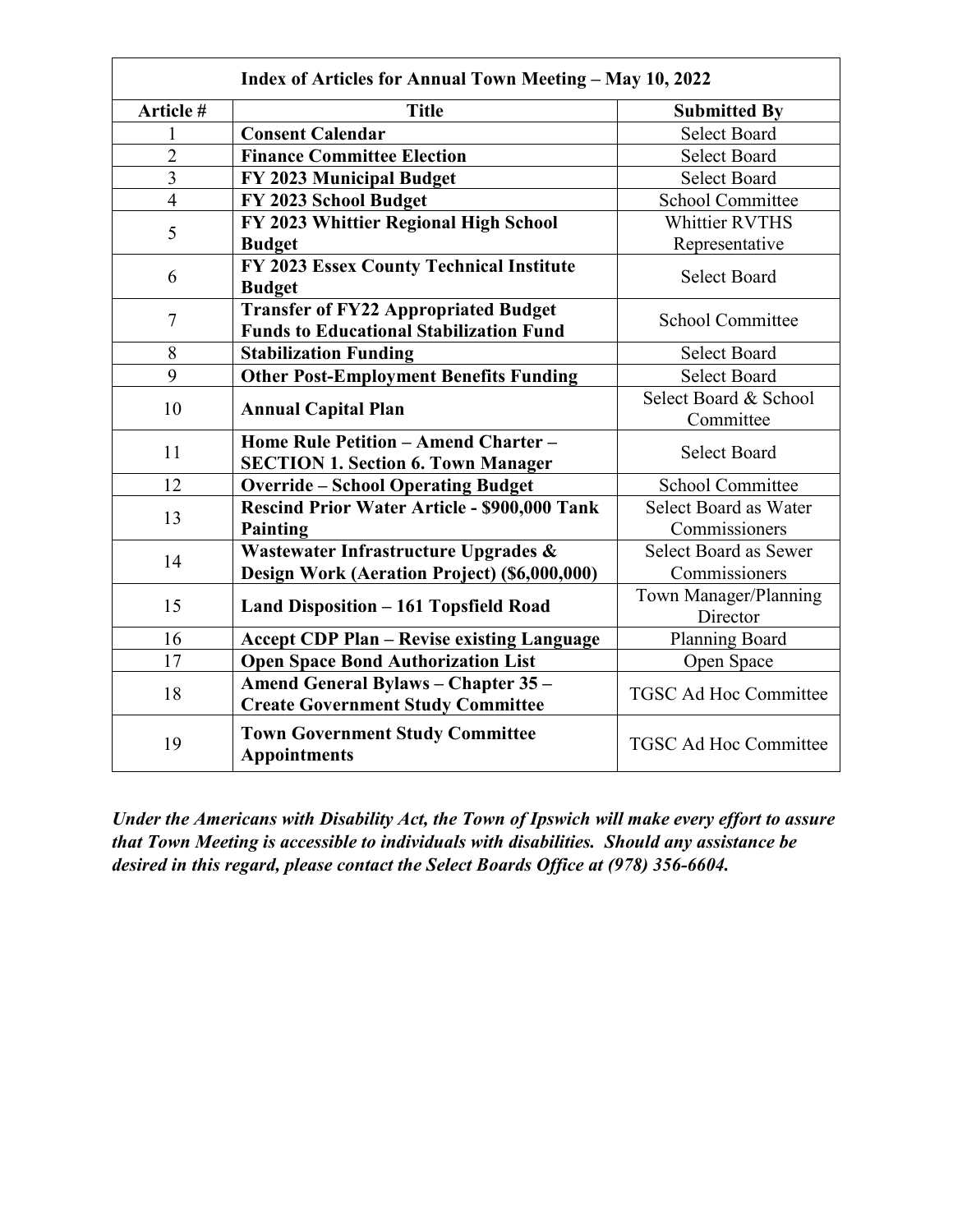# **ARTICLE 1 – Consent Calendar Requested By:** *<u>Select Board</u>* **Requested By:** *Select Board*

To see if the Town will vote:

- (1) To fix the annual salary and compensation of all elected Town Officers as follows: Town Moderator: \$250.00; Select Board: member \$750.00: Chairperson \$1,000.00; School Committee: member \$ 200.00;
- (2) To transfer the sum of \$324,000 as a payment-in-lieu of taxes from the Electric Light Department;
- (3) To hear reports from the Public Safety Building Committee, Public Safety Property Reuse Committee, and the Open Space Committee;
- (4) To establish the following expenditure limitations for the revolving funds authorized in § 15-29 of the Town Bylaws for FY2023:
	- a. Town Wharf Revolving Fund: \$12,000;
	- b. Beautification Fund: \$5,000;
	- c. Public Health Fund: \$5,000;
	- d. Sanitary Housing Fund: \$7,000;
	- e. Food Inspectional Services Fund: \$25,000;
	- f. Council on Aging Fund: \$100,000;
	- g. Historical Commission Fund: \$5,000;
	- h. Town Hall Custodial Services Fund: \$20,000;
	- i. Shellfish Enhancement Fund: \$15,000;
	- j. Electric Vehicle Charging Fund: \$1,000;
	- k. Health Reimbursement Fund: \$85,000;
	- l. Crane Beach Maintenance Fund: \$50,000; and
	- m. Paving and Sidewalk Repair Fund: \$40,000.
- (5) To raise and appropriate \$50,000 and transfer said sum to the Crane's Beach Maintenance Fund;
- (6) To authorize the payment of any unpaid bills from prior years, if necessary;
- (7) To amend the Town's action taken under Article 3 of the May 15, 2021 Annual Town Meeting (FY 2022 Municipal Operating Budget) by transferring from available funds, if necessary; and
- (8) To appropriate a sum of \$437,089, or a greater or lesser sum, from the state for highway improvements under the authority of M.G.L. Chapter 90, or any such applicable laws, and to authorize the Select Board, if necessary, to apply for, accept and borrow in anticipation of state aid for such projects.

# **MOTION:**

**I move to set the salaries of elected officials; transfer funds from the Electric Light Department; hear reports from committees and continue listed committees as standing committees of Town Meeting; amend section 15-29 of the General Bylaws and establish expenditure limitations of revolving funds; to appropriate the sum of \$437,089 under the authority of M.G.L. Chapter 90 and to authorize the Select Board to borrow in anticipation of state aid for such projects, all as set forth in Article One of the warrant for this Town Meeting.** 

> **Select Board Recommend: 5-0 Finance Committee Recommend: 8-0 School Committee Recommend:4-0**

# **ARTICLE 2 – Finance Committee Election Submitted By:** Select Board

To see if the Town will vote to appoint one [1] member of the Finance Committee for three [3] years from any nominees to be put forward at Town Meeting, or to take any action relative thereto.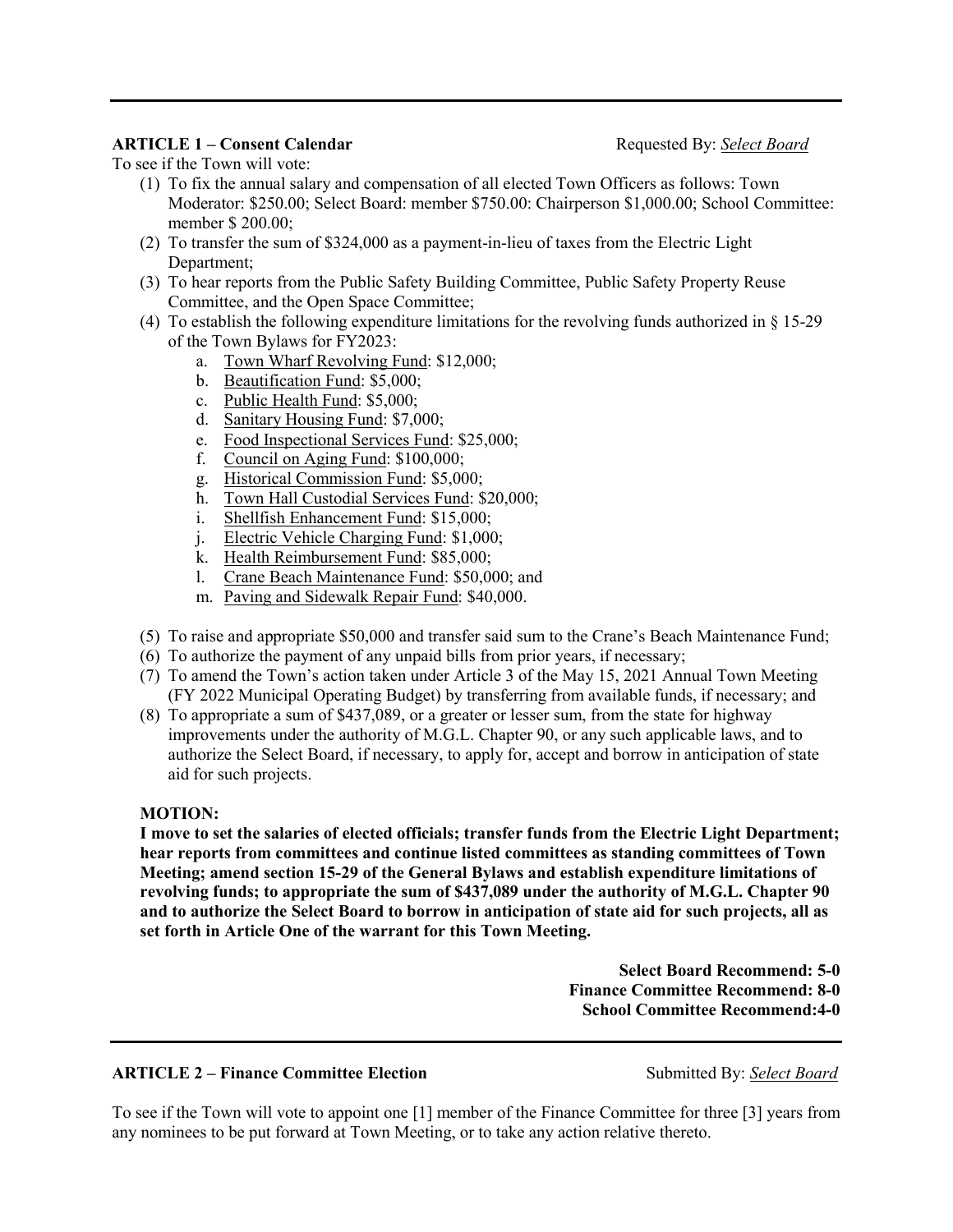# **Select Board Recommend: RATM Finance Committee Recommend: RATM School Committee Recommend: RATM**

# **ARTICLE 3 - FY 2023 Municipal Budget**  Submitted By: *Select Board*

To see if the Town will vote to hear and act upon the reports of the Select Board and Finance Committee relative to the Fiscal 2023 municipal budget totaling **\$28,699,444**, and to raise, appropriate, transfer money from available funds, and change the purpose of the unexpended balances of prior appropriations, all to be used for the ensuing year's operations, including the compensation of elected Town officers, and to authorize the Town to enter into lease-purchase contracts for equipment having a term of five years or less; or to take any other action relative thereto.

*Summary: An annual operating budget must be adopted and funded for Fiscal Year 2023 which begins July 1, 2022. A budget was adopted by the Select Board and submitted to the Finance Committee as required under the Town Charter and general by-laws. Detailed budget information is available on the town website at www.ipwichma.gov* 

### **MOTION:**

**I move to appropriate the sum of \$28,699,444 for the FY2023 municipal budget to be expended as follows:** 

| <b>General Government</b><br><b>Finance</b><br>Planning<br><b>Public Safety</b><br><b>Public Works</b> | \$883,635<br>\$1,071,554<br>\$651,295<br>\$5,752,149<br>\$4,986,404 |
|--------------------------------------------------------------------------------------------------------|---------------------------------------------------------------------|
| <b>Community &amp; Cultural Services</b>                                                               | \$1,648,577                                                         |
| <b>Benefits &amp; Other Misc.</b>                                                                      | \$5,920,456                                                         |
| <b>General Fund Total</b>                                                                              | \$20,914,070                                                        |
| For a General Fund Total of \$20,914,070 including waterways; and                                      |                                                                     |
| <b>Water Department</b>                                                                                | \$4,851,235                                                         |
| <b>Wastewater Department</b>                                                                           | \$2,799,983                                                         |
| <b>Sanitation, Solid Waste, Recycling</b>                                                              | \$134,157<br>\$7,785,375                                            |
| <b>Total Municipal Budget</b>                                                                          | \$28,699,444                                                        |

**And that the following sums be raised and appropriated or transferred to fund the FY2023 budget:** 

| <b>Septic Loan Program</b>                     | \$33,740     |
|------------------------------------------------|--------------|
| <b>Tourism Account</b>                         | \$2,000      |
| <b>Debt Premium</b>                            | \$1,046      |
| <b>Overlay Surplus</b>                         | \$150,000    |
| <b>Waterways Improvements</b>                  | \$117,631    |
| <b>Raise and Appropriate</b>                   | \$20,475,496 |
| <b>Water Receipts</b>                          | \$4,851,235  |
| <b>Wastewater Receipts</b>                     | \$2,799,983  |
| <b>Sanitation, Solid Waste &amp; Recycling</b> | \$134,157    |
| <b>Total Funding Sources</b>                   | \$28,699,444 |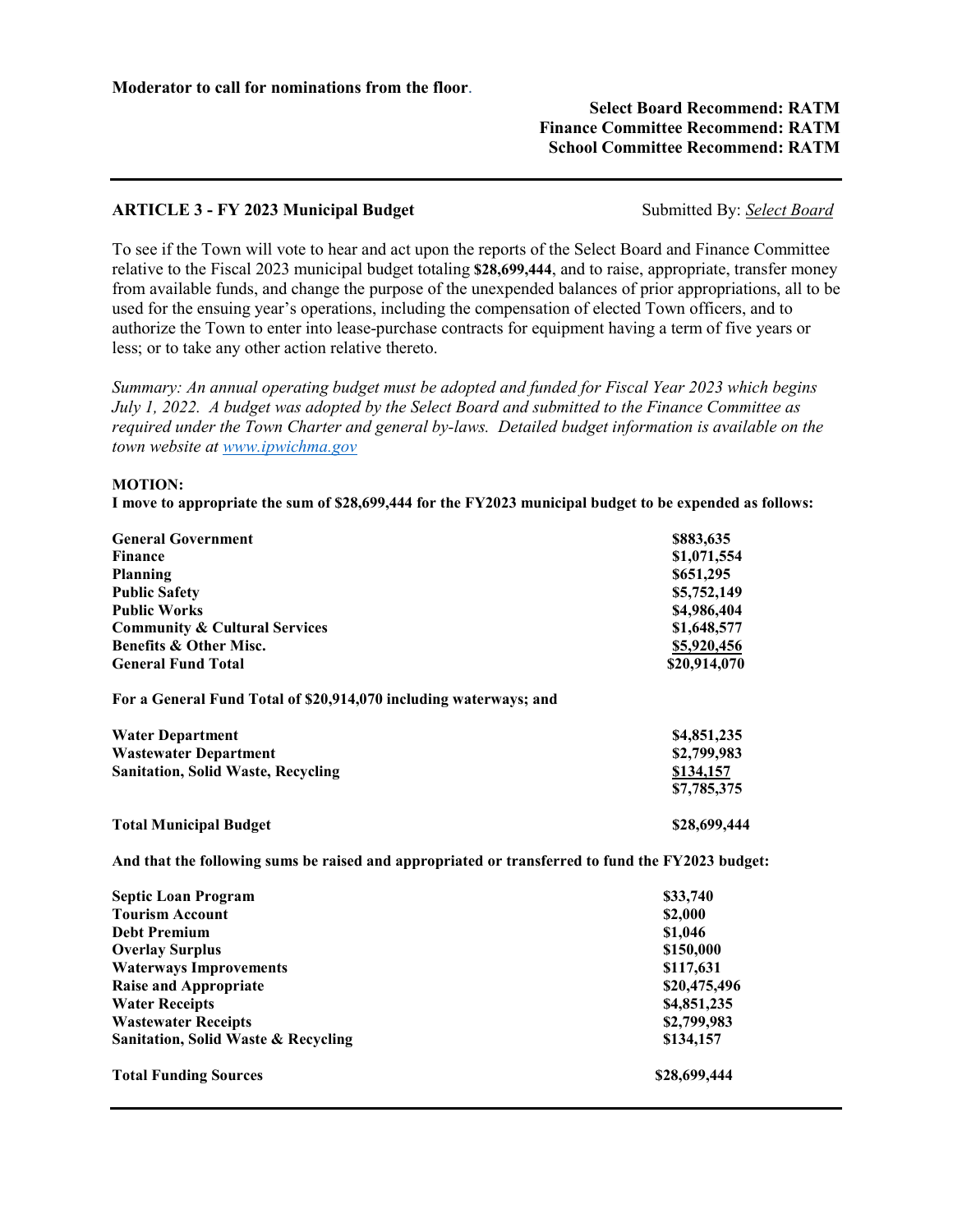# **ARTICLE 4 – FY 2023 School Budget** Submitted By: *School Committee*

To see if the Town will vote to hear and act upon the reports of the School Committee and Finance Committee relative to the Fiscal 2023 School Department budget totaling **\$34,930,486,** and to raise, appropriate, transfer money from available funds, and change the purpose of the unexpended balances of prior appropriations, all to be used for the ensuing year's operations, including entering into leasepurchase agreements having a term of five years of less for a school bus and/or for other purposes; and to act upon a request to reauthorize existing revolving funds pursuant to state law; or to take any other action relative thereto.

### **MOTION:**

**I move to transfer \$150,000 from the Overlay Surplus account; to transfer \$1,879,121 from the Education Stabilization Fund; and to raise and appropriate the sum of \$32,901,365 for a total of \$34,930,486 to fund the FY 2023 School Budget as set forth in Article Four of the warrant for this Town Meeting.**

> **Select Board Recommend: 5-0 Finance Committee Recommend: 8-0 School Committee Recommend: 4-0**

# **ARTICLE 5 – FY 2023 Whittier Regional High School Budget** Submitted By: *Whittier RVTHS Representative*

To see if the Town will vote to raise and appropriate or transfer from available funds the sum of \$590,000 or a greater or lesser sum, to cover the Town's share of the ensuing year's annual operating and debt service expenses of the Whittier Regional Vocational Technical High School; or to take any other action relative thereto.

### **MOTION:**

**I move to raise and appropriate the sum of \$590,000 to pay the Town's share of the ensuing year's annual operating and debt service expenses of the Whittier Regional Vocational Technical High School.** 

> **Select Board Recommend: 5-0 Finance Committee Recommend: 7-0 School Committee Recommend: 4-0**

# **ARTICLE 6 – FY 2023 Essex County Technical Institute Budget** Submitted By: *Select Board*

To see if the Town will vote to raise and appropriate or transfer from available funds the sum of \$335,000, or a greater or lesser sum, to cover the Town's share of the ensuing year's annual operating and debt service expenses of the Essex County Technical Institute; or to take any other action relative thereto.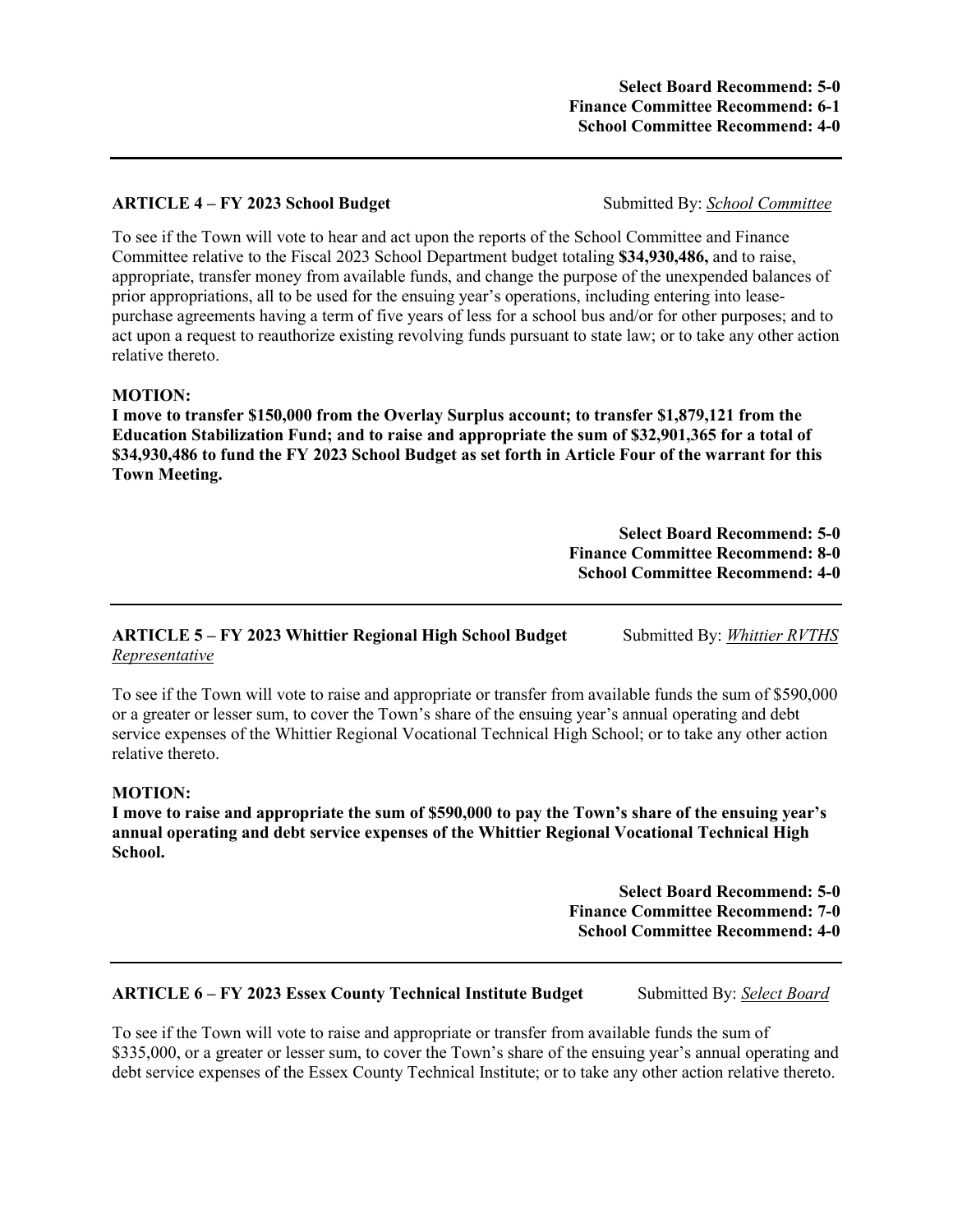**MOTION:** 

**I move to raise and appropriate the sum of \$335,000 to pay the Town's share of the ensuing year's annual operating and debt service expenses of the Essex County Technical Institute.** 

> **Select Board Recommend: 5-0 Finance Committee Recommend: 7-0 School Committee Recommend: 4-0**

## **ARTICLE 7 - Transfer of FY22 Appropriated Budget Funds to Educational Stabilization Fund**  Submitted By: *School Committee*

To see if the Town will vote to allow the School Department to transfer available funds from the FY22 Appropriated Budget to the Educational Stabilization Fund.

*Summary: The School Committee believes that there are unused funds available in the FY22 Appropriation. The intent is to transfer these available funds into the Educational Stabilization Fund for use by the School Department in future years.* 

### **MOTION:**

**I move to transfer the sum of \$1,330,000 from the FY 2022 School Budget to the Education Stabilization Fund.** 

> **Select Board Recommend: 5-0 Finance Committee Recommend: 7-0 School Committee Recommend: 4-0**

# **ARTICLE 8 – Stabilization Funding**  Submitted By: *Select Board* **Submitted By:** Submitted By: Select Board

To see if the Town will vote to transfer the sum of \$290,000 from Free Cash to the Stabilization Fund, or take any other action relative thereto.

# **MOTION:**

**I move to transfer the sum of \$290,000 from Free Cash to the Stabilization Fund.** 

**Select Board Recommend: 5-0 Finance Committee Recommend: 7-0 School Committee Recommend: 4-0** 

# **ARTICLE 9 - Other Post-Employment Benefits Funding Submitted By: Select Board**

To see if the town will vote to raise and appropriate the sum of \$75,635 and to transfer the sum of \$686,960 from Free Cash and to transfer said sums to the OPEB Trust Fund, or take any action relative thereto.

# **MOTION:**

**I move to raise and appropriate the sum of \$75,635 and to transfer the sum of \$686,960 from Free Cash and to transfer said sums to the OPEB Trust Fund.** 

> **Select Board Recommend: 5-0 Finance Committee Recommend: 7-0**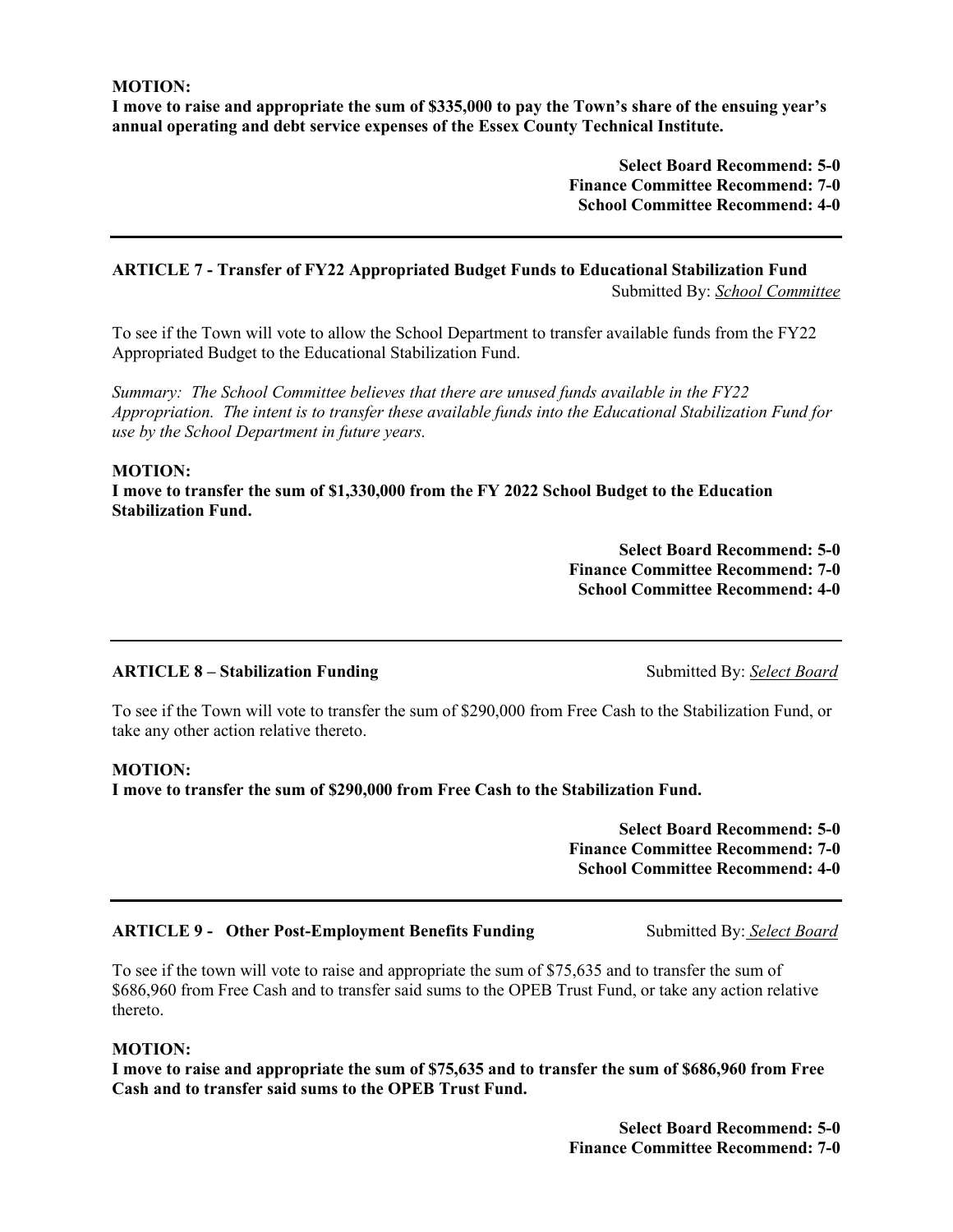IT:

**ARTICLE 10 – Annual Capital Plan** Submitted By: *Select Board and School Committee* 

To see if the Town will vote to transfer from Free Cash the sum of \$1,428,507, from Overlay Surplus the sum of \$40,000, from the Waterways fund the sum of \$30,000, and raise and appropriate the sum of \$70,025 for the following purposes, and that any remaining funds be transferred to the Capital Stabilization Fund:

| Computer/Hardware Replacement                  | \$50,000  |
|------------------------------------------------|-----------|
| Firewall Upgrade/Redundancy                    | \$8,000   |
| Upgrade New Phone System (Over 10 yrs. old)    | \$40,000  |
| Fire Department Request for new Hardware       | \$10,000  |
| Server Room Protection from Sprinklers         | \$15,000  |
| Poll Pads for Town Clerks Office               | \$3,500   |
| Munis Content Manager                          | \$8,667   |
|                                                |           |
| <b>SCHOOLS:</b>                                |           |
| Wind Turbine Gear Box Set-Aside (Year 5 of 7)  | \$20,000  |
| Technology: User Equipment                     | \$150,000 |
| Flooring & Carpet (District)                   | \$20,000  |
| Roof Repairs (District)                        | \$35,000  |
| LED Lighting Conversion - HS Tennis Courts     | \$25,000  |
| Interior/Exterior Painting                     | \$15,000  |
| Sewer Injector Pumps (Doyon)                   | \$20,000  |
| Master Clock Replacement (Doyon)               | \$11,500  |
| Rekey Building Systems (Doyon)                 | \$20,000  |
| Replace Drinking Fountain (Doyon)              | \$7,000   |
| Master Clock Replacement (Winthrop)            | \$11,500  |
| Rekey Building Systems (Winthrop)              | \$20,000  |
| Replacement of Flooring (MS/HS)                | \$75,000  |
| HVAC Duct Cleaning (MS/HS)                     | \$50,000  |
| Interior/Exterior Painting (MS/HS)             | \$20,000  |
| Site Paving and Curbing (MS/HS)                | \$50,000  |
| Air Compressor Replacement (MS/HS)             | \$16,500  |
| PAC Center Stage Floor Repairs (MS/HS)         | \$65,000  |
|                                                |           |
| <b>BUILDINGS:</b>                              |           |
| Roofing Repairs - Town Wide                    | \$20,000  |
| Front Façade Upgrade (Town Hall)               | \$25,000  |
| LED Lighting Conversion - HS Tennis Courts     | \$25,000  |
| Repair Iron Fence (Library)                    | \$22,000  |
| Bialek Park Gazebo, Picnic, Toddler Area       | \$15,000  |
|                                                |           |
| <b>EQUIPMENT:</b>                              |           |
| Central Street TIP Project – Final Engineering | \$120,000 |
| PW-93 (DPW - 1 Ton Truck)                      | \$84,865  |
| Ford F550 (Cemetery & Parks)                   | \$60,000  |
| 52" Exmark Mower (Cemetery & Parks)            | \$15,000  |
| PPE (Fire - Replace Existing $-10$ yrs. old)   | \$24,000  |
| Air Monitoring Equipment (Fire)                | \$10,000  |
| Replace Fire Chief Command Vehicle             | \$79,000  |
| Ladder Truck Set Aside                         | \$50,000  |
| Police Cruisers (2 Hybrid Cruisers)            | \$95,000  |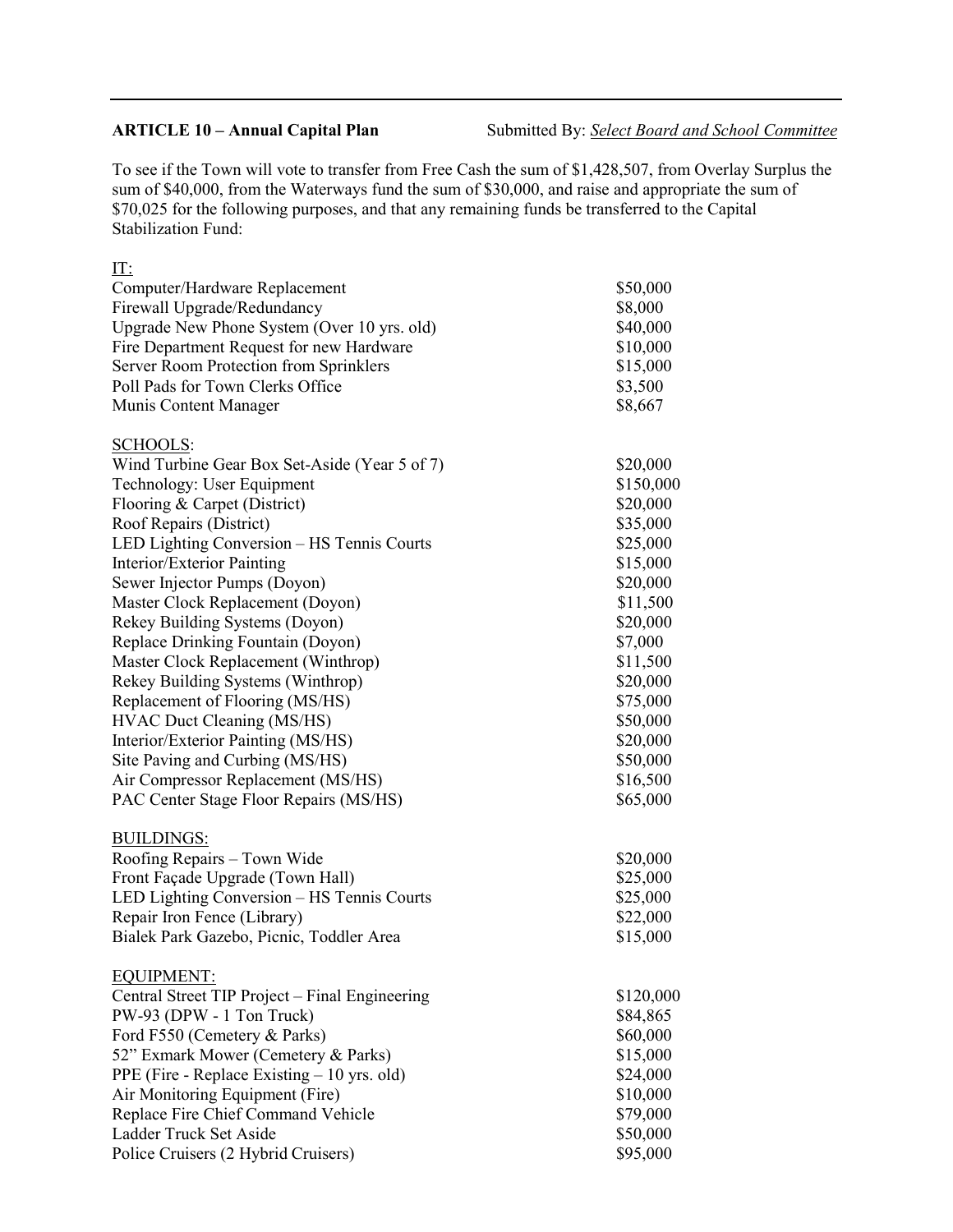| Install new Communications Tower (Public Safety)            | \$127,000 |
|-------------------------------------------------------------|-----------|
| Replace Navionics in Harbors Boat (Waterways Fund)          | \$21,500  |
| Replace Non-skid decking in Harbors Boat (Waterways - Fund) | \$8,500   |

Or to take any action relative thereto.

### **MOTION:**

**I move to transfer from Free Cash the sum of \$1,428,507; to raise and appropriate the sum of \$70,025; from the Overlay Surplus Account the sum of \$40,000; from the Waterways fund the sum of \$30,000; and for a total capital spending of \$1,568,532 to fund the capital budget as set forth in Article Ten of the warrant for this town meeting, and that any remaining funds be transferred to the Capital Stabilization Fund.**

> **Select Board Recommend: 5-0 Finance Committee Recommend: 7-0 School Committee Recommend: 4-0**

# **ARTICLE 11 – Home Rule Petition – Amend Charter – Section 6. Town Manager**

Submitted By**:** *Select Board* 

To see if the Town will vote to authorize the Select Board to petition the General Court to amend the Town Charter, Chapter 620 of the Acts of 1966, as amended, as set forth below, and further to authorize the General Court to make clerical or editorial changes of form only to the bill, except that the Select Board may approve amendments which shall be within the scope of the general public objectives of this petition.

AN ACT TO AMEND THE TOWN CHARTER OF IPSWICH.

*Be it enacted by the Senate and House of Representatives in General Court assembled, and by the authority of the same, as follows:* 

**SECTION 6** of the Charter of the Town of Ipswich is hereby amended as follows:

[Note: strikethrough = language to be deleted, *bold italics* = new language]

The Select Board shall appoint a town manager for a term of three (3) years. The town manager, shall be a person especially fitted by education, training and experience to perform the duties of the office. The town manager shall be appointed without regard to the town manager's political beliefs. The Select Board may reappoint an incumbent town manager for successive, three-year terms of office, as the board may determine to be in the best interests of the Town. The town manager shall not be a required to be a resident of the Town or of the Commonwealth when appointed or during the town manager's initial term; provided, however, that if reappointed, the town manager shall be required to reside in the town not more than twelve (12) months after the beginning of the town manager's second term of office and throughout all successive terms of office. Before entering upon the duties of the office, the town manager shall be sworn to the faithful and impartial performance thereof by the chairman of the Select Board, the town clerk or a justice of the peace. The town manager shall execute a bond in favor of the town for the faithful performance of the town manager's duties in such sum and with such surety or sureties as may be fixed or approved by the Select Board.

Or take any action relative thereto.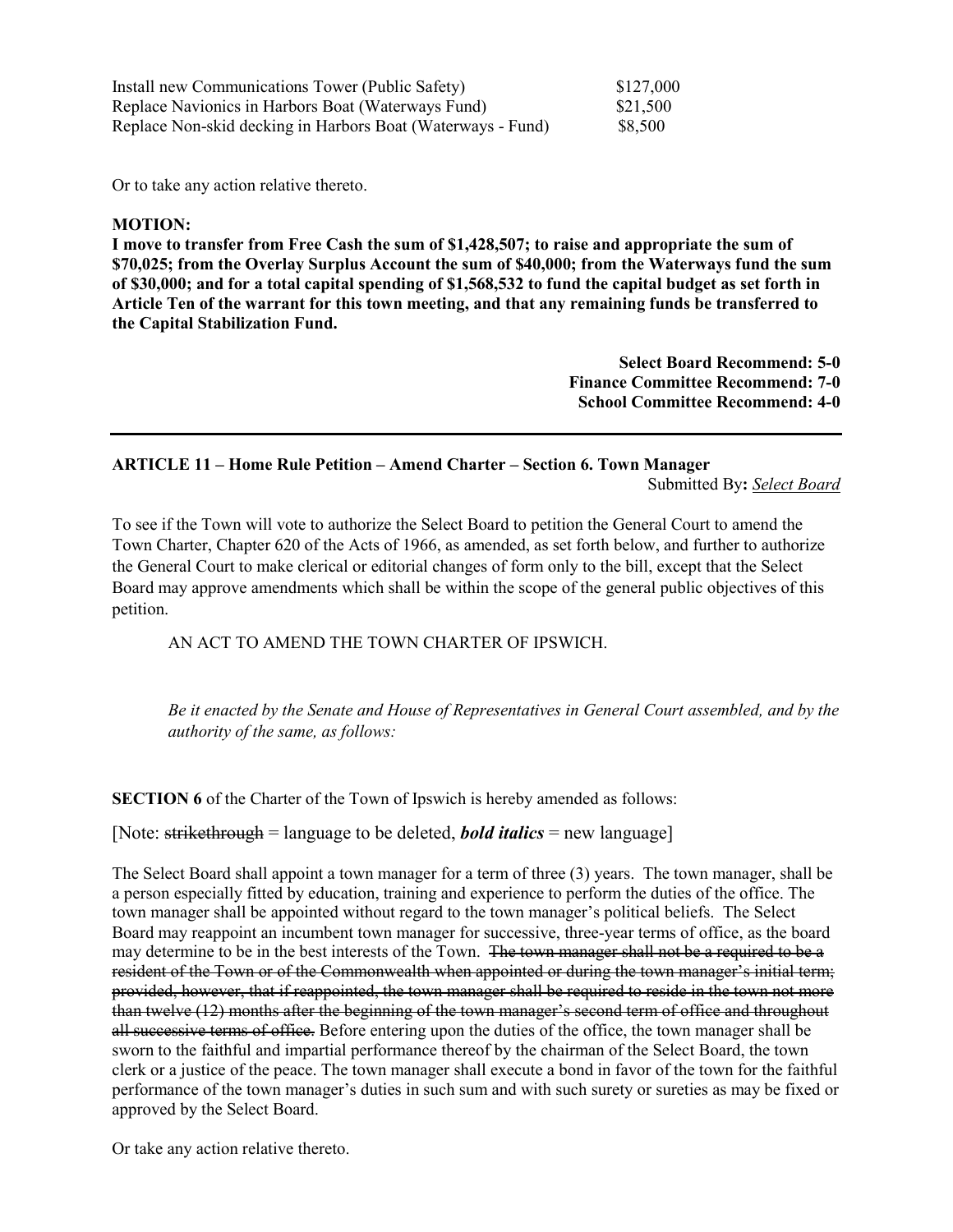*Summary: This article would remove the Ipswich residency requirement for the Ipswich Town Manager. Currently, the Town Manager is required to reside in the Town of Ipswich within four years of starting employment. Very few communities have Town Manager residency requirements. The intent of this article is to allow Ipswich to both attract and retain qualified Town Managers.* 

**MOTION: I move to authorize the Select Board to petition the General Court to amend the Town Charter, Chapter 620 of the Acts of 1966, as amended, as set forth in Article Eleven of the warrant for this Town Meeting.** 

> **Select Board Recommend: 5-0 Finance Committee Recommend: 7-0 School Committee Recommend: RATM**

# **ARTICLE 12 – Override – School Operating Budget** Submitted By: *School Committee*

To see if the Town will vote to raise and appropriate an additional sum of one million eight hundred thousand dollars (\$1,800,000) for the purposes of funding a portion of the Town's Annual Operating Budget for the fiscal year beginning July 1, 2022; provided, however, that the vote taken hereunder shall be expressly contingent upon the approval by the voters at an election of a Proposition 2 ½ , so called, override allow the Town to raise the funds appropriated hereunder outside the limits established by MGL chapter 59, Section 21C. Or take any other action relative thereto.

*Summary: By approving Article 12 at both Town Meeting and at the Ballot on May 17, 2022, the Town would be funding a "level services" budget, indicating that no large-scale programs or service cuts or staff reductions would occur. The School is facing significant increases for uncontrollable costs, including salaries and benefits.* 

**MOTION: I move to raise and appropriate an additional sum of one million eight hundred thousand dollars (\$1,800,000) for the purposes of funding a portion of the Town's Annual Operating Budget for the fiscal year beginning July 1, 2022; provided, however, that this appropriation shall be contingent upon the approval by the voters at an election of ballot question under MGL chapter 59, section 21C(g) ("Proposition 2½"), allowing the Town to raise the funds appropriated hereunder outside the limits established by MGL chapter 59, Section 21C.** 

> **Select Board Recommend: 4-1 Finance Committee Recommend: 5-3 School Committee Recommend: 4-0**

# **ARTICLE 13 – Rescinding Prior Water Tank Painting Article** Submitted By: *Select Board as Water Commissioners*

To see if the Town will vote to rescind a \$900,000 portion or a lesser sum of the unissued amount that was authorized in part to be borrowed by a vote of the Town passed at the Annual Town Meeting held on May 14, 2013 (Article 10) for the purpose of painting the Town Hill Water Tank but which amount is no longer needed for the purpose for which it was initially approved; or to take any other action relative thereto.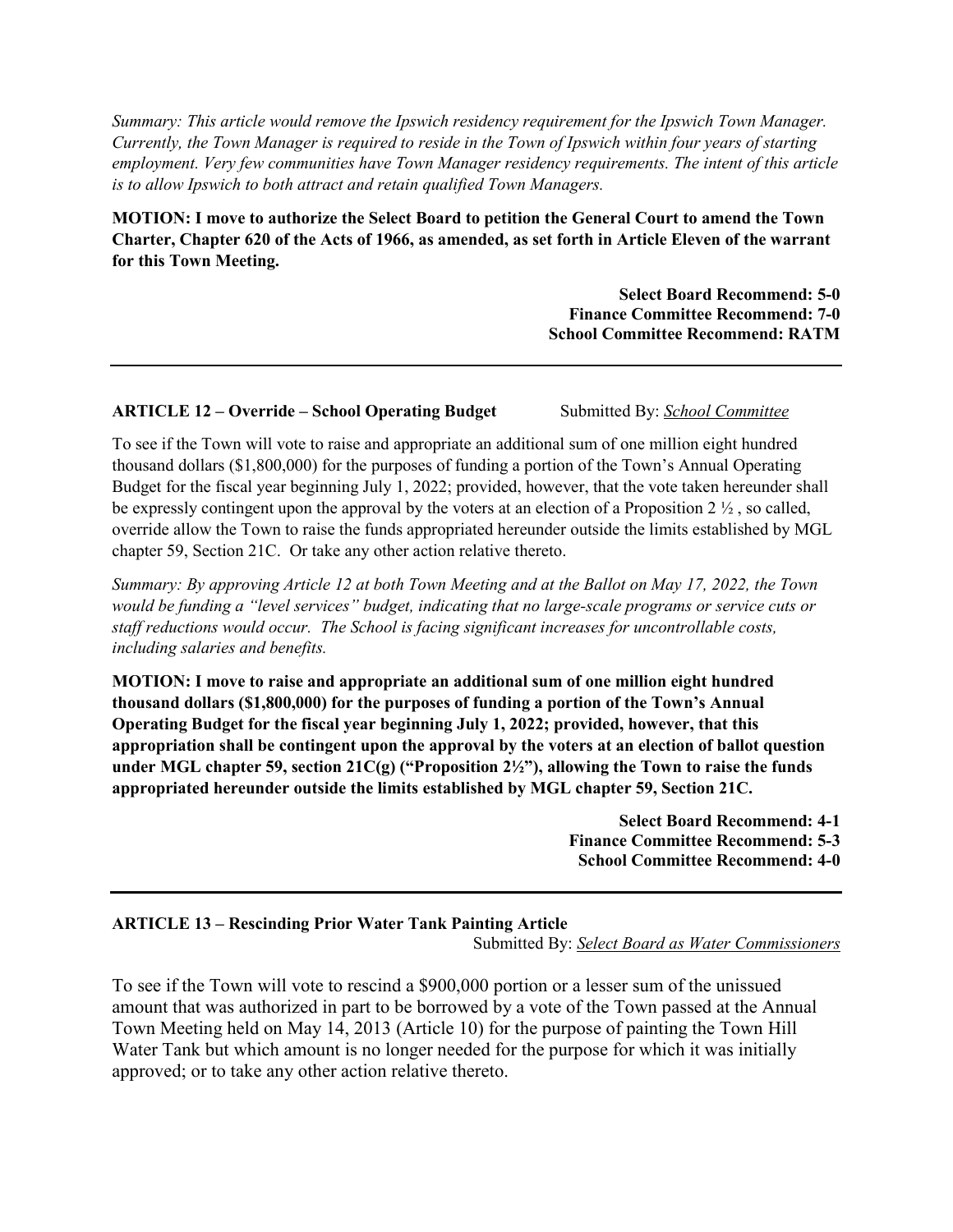*Summary: The Town authorized the borrowing of \$900,000 under Article 10 of the 2013 Annual Town Meeting for the painting of the Town Hill Water Tank. The tank was not painted and those funds have not been borrowed. Approval of this article will rescind the \$900,000 of the unissued amount that was authorized to be borrowed at the Annual Town Meeting held on May 14, 2013 (Article 10).* 

**MOTION: That the Town hereby votes to rescind \$900,000 of the unissued amount that was authorized in part to be borrowed by a vote of the Town passed at the Annual Town Meeting held on May 14, 2013 (Article 10) for the purpose of painting the Town Hill Water Tank but which amount is no longer needed for the purpose for which it was initially approved** 

> **Select Board Recommend: 5-0 Finance Committee Recommend: 8-0**

# **ARTICLE 14 – Wastewater Infrastructure Upgrade & Design Work**

Submitted By: *Select Board as Wastewater Commissioners* 

To see if the Town will vote:

(1) to appropriate the sum of \$6,000,000 to survey, design, permit and construct improvements to the aeration system at the Wastewater Treatment Plant, including the payment of costs incidental or related thereto; and

(2) to raise this appropriation by authorizing the Treasurer, with the approval of the Select Board (Board of Sewer Commissioners), to issue bonds or serial notes under the provisions of Massachusetts General Laws Chapter 44, as amended, or any other borrowing authority.

(3) to take any other action relative thereto

# **(2/3rds majority and ballot vote)**

*Summary: This article will authorize the Treasurer to borrow the sum of \$6,000,000 to upgrade sewer infrastructure within the Town of Ipswich. Funds are anticipated to be used for engineering and construction of improvements to the aeration system at the Wastewater Treatment Plant. The aeration system is a critical component to the Town's biological treatment process and includes equipment that is past its useful life. Failure of this system will result in incomplete treatment of wastewater and violations of federal discharge permit parameters.* 

**MOTION: I move that \$6,000,000 is appropriated to pay costs of surveying, designing, permitting and constructing improvements to the aeration system at the Wastewater Treatment Plant, including the payment of costs incidental or related thereto: that to meet this appropriation, the Treasurer with the approval of the Select Board (Board of Sewer Commissioners) is authorized to borrow \$6,000,000 under Chapter 44 of the Massachusetts General Laws or any other borrowing authority; and that the Select Board is authorized to take any other action necessary to carry out this project.** 

> **Select Board Recommend: 5-0 Finance Committee Recommend: 8-0**

# **ARTICLE 15: Land Disposition – 161 Topsfield Road**

Submitted By: *Town Manager/Planning Director*

To see if the Town will vote to authorize the Ipswich Select Board to dispose of a portion of a parcel of land in accordance with M.G.L. Chapter 30B, the Massachusetts Uniform Procurement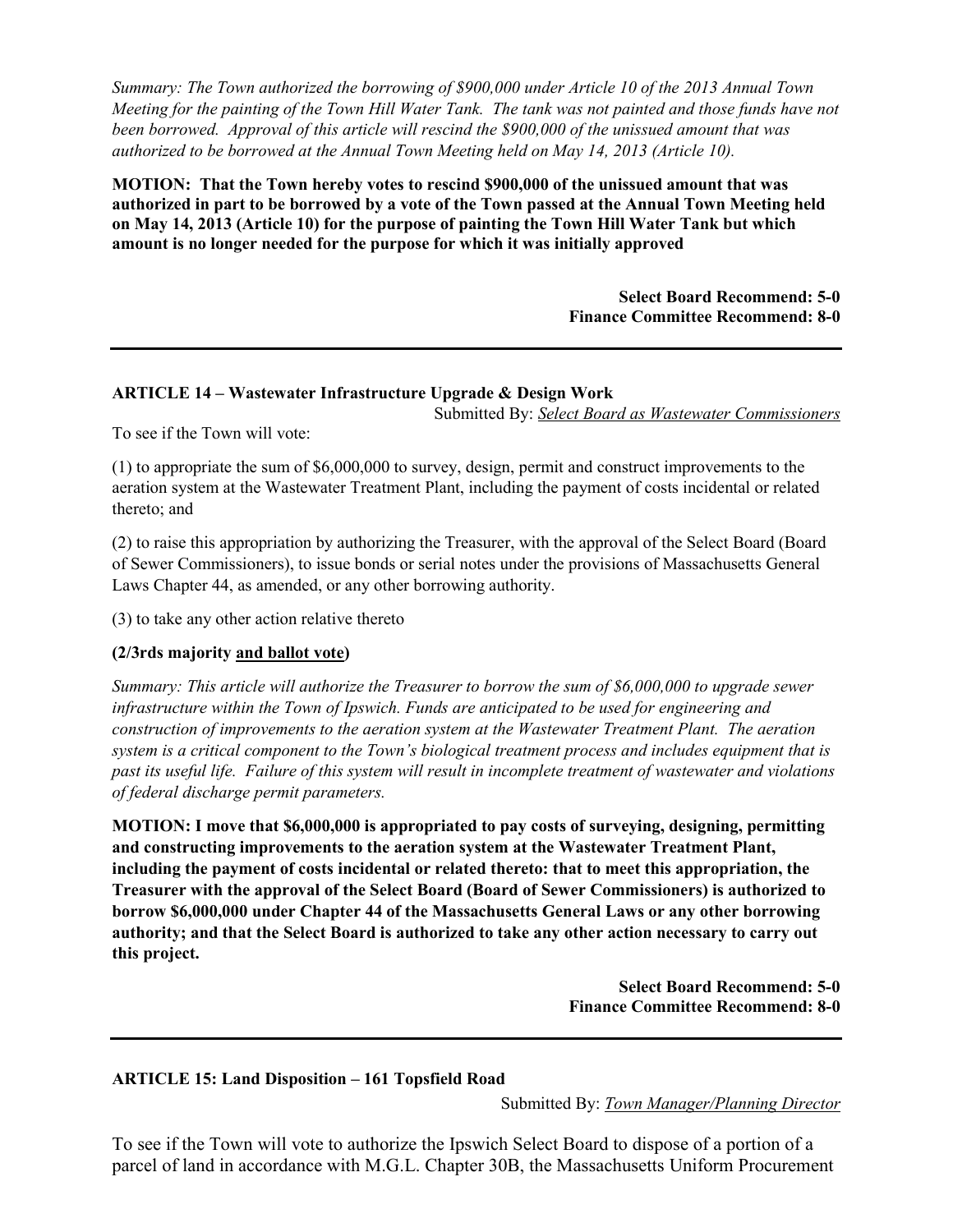Act, which conveyance shall be subject to a covenant requiring the use of the parcel for affordable housing purposes, and convey a separate portion of the same parcel of land to the Ipswich Conservation Commission, pursuant to M.G.L. Chapter 40, Section 8C, so that the land shall be permanently protected under Article 97 of the Amendments to the Constitution of the Commonwealth of Massachusetts. Said parcel of land is known as 161 Topsfield Road (also known as Assessor's Map 52B, Lot 12A).

*Summary: 161 Topsfield Road is a 28.8 acre parcel. The parcel is located in the RRA Zoning District. The Town acquired the parcel through a tax title taking in 2016. The parcel appears to offer opportunity for building nearest Topsfield Road. This article would authorize the Select Board to dispose of a portion of the parcel with frontage on Topsfield Road for building housing. The Select Board has expressed an interest in the potential for affordable housing (potentially up to two units) in the front parcel. The article would also authorize the Select Board to transfer care, custody and control of a separate parcel behind the buildable parcel to the Conservation Commission.* 

**MOTION: I move to authorize the Select Board to dispose of a portion of a parcel of land in accordance with M.G.L. Chapter 30B, the Massachusetts Uniform Procurement Act, which conveyance shall be subject to a covenant requiring the use of the parcel for affordable housing purposes, and convey a separate portion of the same parcel of land to the Ipswich Conservation Commission, pursuant to M.G.L. Chapter 40, Section 8C, so that the land shall be permanently protected under Article 97 of the Amendments to the Constitution of the Commonwealth of Massachusetts. Said parcel of land is known as 161 Topsfield Road (also known as Assessor's Map 52B, Lot 12A).** 

> **Select Board Recommend: 5-0 Finance Committee Recommend: 2-6 (Opposed)**

**ARTICLE 16: Accept CDP Plan – Revise existing language** Submitted By: *Planning Board* 

[Note: strikethrough = language to be deleted *bold italics* = new language]

To see if the Town will vote to adopt the Ipswich Community Development Plan as updated for 2021-2036 and to amend the Town's General Bylaw as shown below:

Part I: General Bylaws – Administrative / General Administrative Provisions

Article II Conformance with Community Development Plan [Adopted 10-20-2003 TM, approved by Attorney General 1-22-2004 (Ch. XI, § 11, of the 1973 Bylaws)]

Chapter § 15-3 Documentation by Town boards and commissions.

When taking actions and/or making decisions relative to land use or other subjects *related to community planning* addressed by the 2003 Community Development Plan (CDP), Town *B*boards, and *C*commissions, *Committees* and *Department staff* shall *evaluate and consider the goals of the then-current Ipswich Community Development Plan, and shall* indicate in their *actions and* decisions and/or minutes whether or not said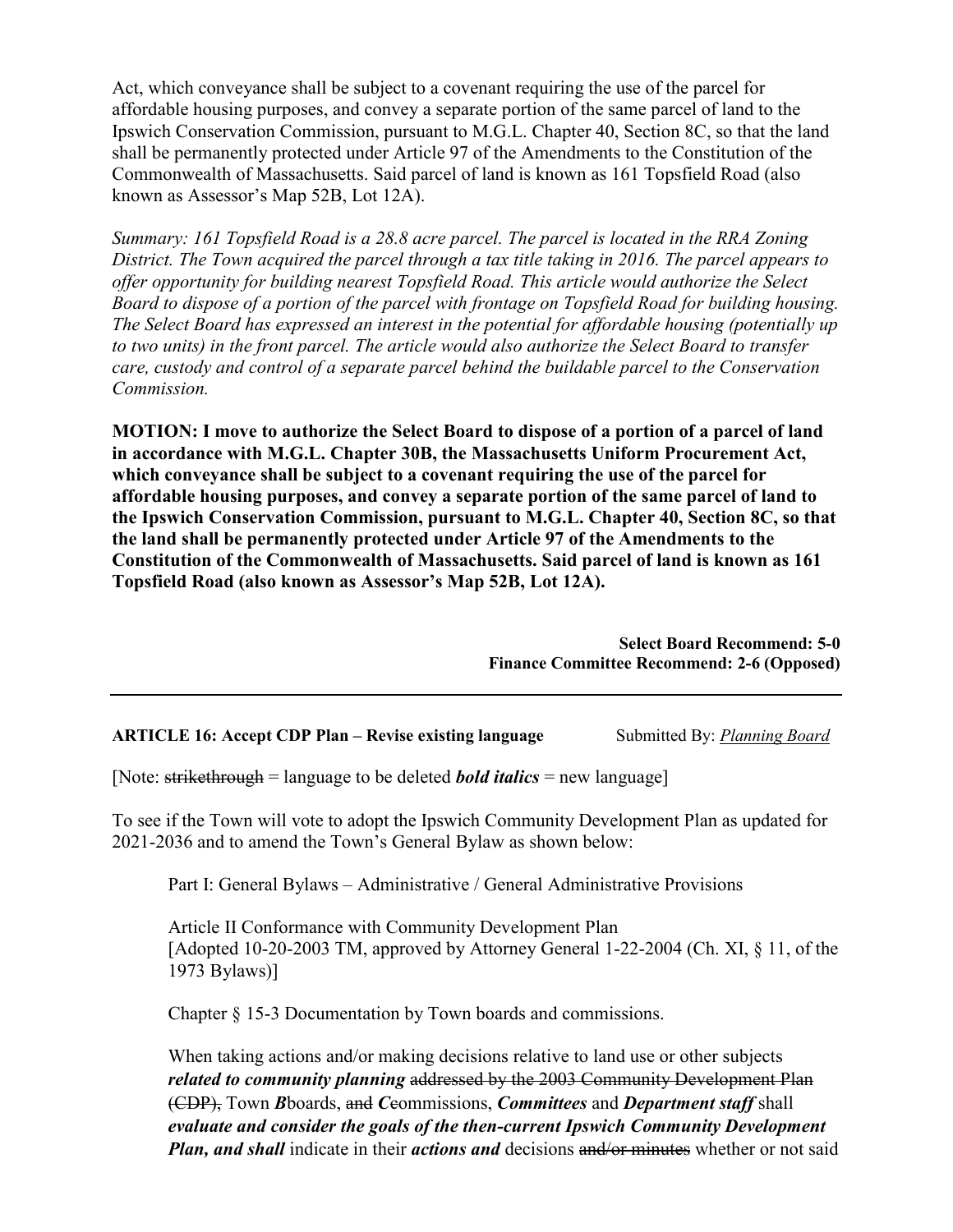action or decision was *is or is not*, in their opinion, consistent with the CDP. If a Board or Commission indicates that its action or decision is consistent with the CDP, then it shall also provide its reason for such determination in its decision and/or minutes. If a Board*,* or Commission*, Committee, or Department staff* indicates that its action or decision is not consistent with the CDP *goals or the then-current CDP Implementation Plan*, then it shall explain its rationale for taking such action in its decision and/or minutes.

*Summary: The revisions to the Town's General Bylaw "Conformance with the CDP" were supported and recommended by the CDP Steering Committee at its meeting on January 24, 2022. The article requests that the Town 1) adopt the 2021-2036 CDP and 2) update the Town's General Bylaw as written.* 

*In early 2019, a Community Development Plan (CDP) Steering Committee was appointed and convened to guide the process to update components of the Town's 2008/2013 CDP and to develop a new 15-year Community Development Plan. The Town hired JM Goldson, LLC consultants to help with a thorough data review and needs assessment, and to hold public forums and conduct public surveys. In 2020, Goldson LLC worked with the CDP Steering Committee and the community to identify goals and strategies to achieve the community's 15-year vision.* 

*The CDP Steering Committee members and Planning Department staff have presented the final 2021- 2036 Community Development Plan to many Town boards, committees, and community partners over the past year, including to the Tri-Board (Select Board, School Committee, and Finance Committee) at their December 14, 2021 meeting. Next steps will be for the Select Board and Planning Board to convene a CDP Implementation Committee to revise the draft implementation plan and begin active implementation of the Plan.* 

*This article was also recommended unanimously by the Planning Board on February 17, 2022.* 

**MOTION: I move to amend the Ipswich General Bylaws as set forth in Article Sixteen of the warrant for this town meeting.** 

> **Select Board Recommend: 5-0 Finance Committee Recommend: 7-0-1 School Committee Recommend: 4-0**

**ARTICLE 17: Open Space Bond Authorization List** Submitted By: *Open Space Committee* To see if the Town will add the following two parcels to the Open Space Parcels List (as referenced in Article 18 of the Warrant for the April 3, 2000 Annual Town Meeting), on file in the office of the Director of Planning and Development and in the office of the Town Clerk, said changes having been placed on file in the office of the Director of Planning & Development and in the office of the Town Clerk by March 4, 2022.

- (1) Land now or formerly of the Swicker Karen L TRS and Louise M Swicker Trust, at 39 Mile Lane, also known as Parcel ID 29B 007 0, consisting of approximately 9.8 acres;
- (2) Land now or formerly of Whipple Anastas, Martha TC and Whipple, Andrea L. et al., at 3 Candlewood Road, also known as Parcel ID 63B 003 0, consisting of a total of approximately 31 acres.

*Summary: This article would add two new parcels to the list of properties that could be acquired through the Open Space Bond Authorization. The Open Space Bond is funded through a \$10 million bond issue,*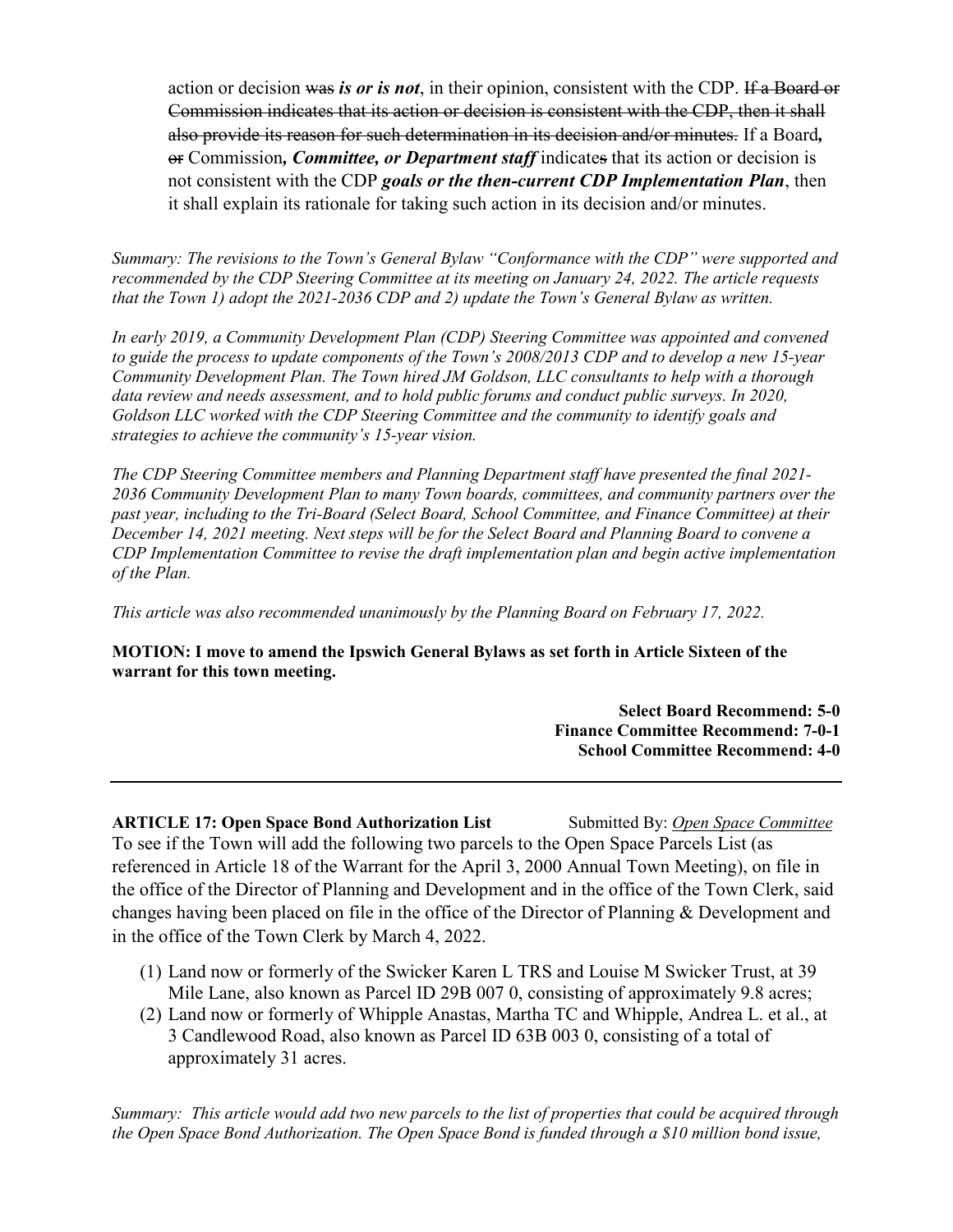*approved by Article 18 of the Warrant for the April 3, 2000 Annual Town Meeting, and subsequently increased by \$5 million in 2011 by Article 19 of the Warrant for the May 10, 2011 Annual Town Meeting.* 

*All parcels to be potentially purchased through the Open Space Bond Program must be added to the Open Space Bond Parcel List by vote of Town Meeting, per Article 18 above. The two parcels being proposed for addition to the Bond List are:* 

*1) 39 Mile Lane – 9.8 acres; 2) 3 Candlewood Road -- 31 acres.* 

*39 Mile Lane directly abuts Ipswich Water Supply Land to the north/northeast (Mile Lane Well and Bull Brook Reservoir) and the Mile Lane Recreation Complex to the west. The proximity of this parcel to the Mile Lane Well and Bull Brook Reservoir make it an important area for conservation and water supply protection.* 

*3 Candlewood Road fronts Essex Road and is the location of the previous Candlewood Golf Course. This property is proximate to both the Essex Road well and Fellows Road well and therefore make this an important area for conservation and water supply protection.* 

*The parcels would be considered in whole or in part for acquisition by the Open Space Bond Fund for the purposes of conservation and water supply protection, should the opportunity arise.* 

**MOTION: I move that the Town approve Article Seventeen as printed in the Warrant for this Town Meeting.** 

> **Select Board Recommend: 5-0 Finance Committee Recommend: 8-0 School Committee Recommend: RATM**

# **ARTICLE 18: Amend General Bylaws – Chapter 35 – Town Boards, Committees & Commissions**  Submitted By: *TGSC Ad Hoc Committee*

### **Add Article X Town Government Study Committee.**

### Section 35-42 **Establishment and Membership.**

The Town Government Study Committee was permanently established by the December 10, 1962, Town Meeting unanimous approval of Warrant Article 17. The Committee shall hence forth consist of five members with staggered three-year terms. The Select Board, Finance Committee, and School Committee shall each appoint one committee member or designee. Town Meeting shall appoint two at-large Committee members. The Committee shall post sixty-day public notice of Town Meeting at-large appointment vacancies and submit the Town Meeting warrant article for an appointment to the Committee. Should no one be appointed at Town Meeting, the first vacancy will be appointed by the Town Moderator and any second vacancy will be appointed by the Town Manager.

# Section 35-43 **Responsibilities.**

The Select Board and Town Meeting will refer topics to the Committee for review and recommendation. The Committee makes annual reports and recommendations regarding these referred topics to the Select Board and Town Meeting on matters pertaining to Town Charter and Town Bylaws. The Committee will perform periodic broad review of Town government structure and may recommend Charter or bylaw changes or the filing of special acts with the State Legislature be considered, after conducting a public hearing thereon during a Select Board meeting.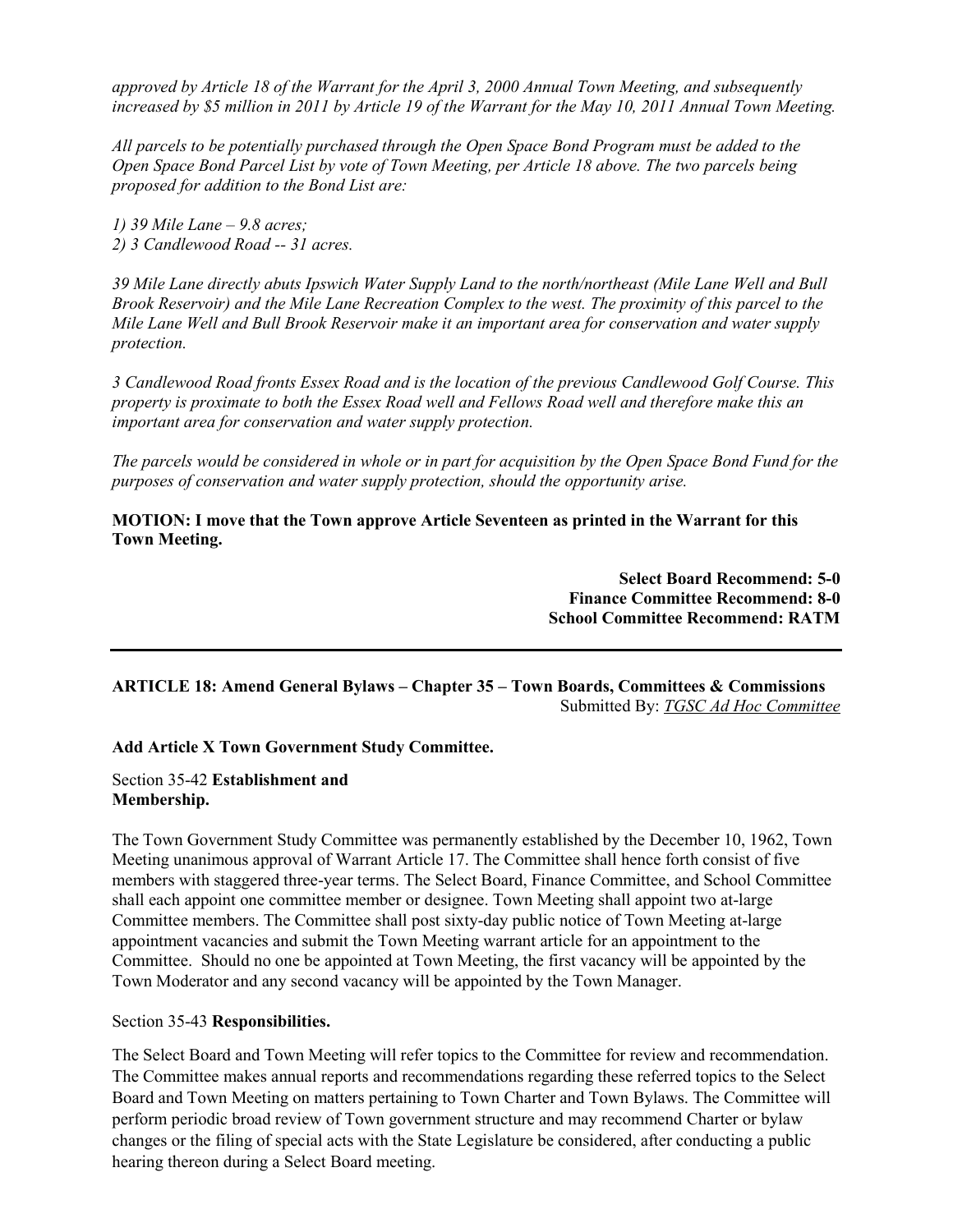## Section 35-44 **Quorum.**

A quorum of the Town Government Study Committee shall consist of no fewer than three members.

*Summary: The Town Government Study Committee has served the Town for 60 years. The motion under this Article would reform the committee to five members and change their appointment from being solely a Select Board responsibility to multiple appointing authorities: the Select Board, the Finance Committee, the School Committee, and two at large positions, the goal being to have broader representation and a fuller complement of members. This requires a simple majority vote.* 

# **MOTION: I move to amend the Ipswich General Bylaws as set forth in Article Eighteen of the warrant for this town meeting.**

**Select Board Recommend: 5-0 Finance Committee Recommend: 8-0 School Committee Recommend: 4-0** 

# **ARTICLE 19 – Town Government Study Committee Appointments**

Submitted By: *TGSC Ad Hoc Committee* 

To see if the Town will vote to appoint one [1] Town Government Study Committee member for a two [2] year term and one [1] Town Government Study Committee members for a three [3] year term, or to take any action relative thereto. These appointments shall take effect upon Attorney General approval under MGL Chapter 40 Section 32 of General Bylaw Chapter 35- Town Boards, Committees and Commissions, Article X Town Government Study Committee.

*Summary: The Ad Hoc Committee established in the 2021 Special Town Meeting proposed this Article to allow the meeting to appoint two members of the TGSC as reformed under Article 18: one for a one-year term and the other for a two-year term. Only if the vote under Article 18 passes, the Town Moderator will entertain nominations from the floor for these two positions, one at a time. He will then allow nominees an opportunity to address the meeting and take a vote; the nominee with the most votes will take the position. This requires a simple majority vote.* 

**Moderator to call for nominations from the floor.** 

**Select Board Recommend: 5-0 Finance Committee Recommend: RATM School Committee Recommend: 4-0**